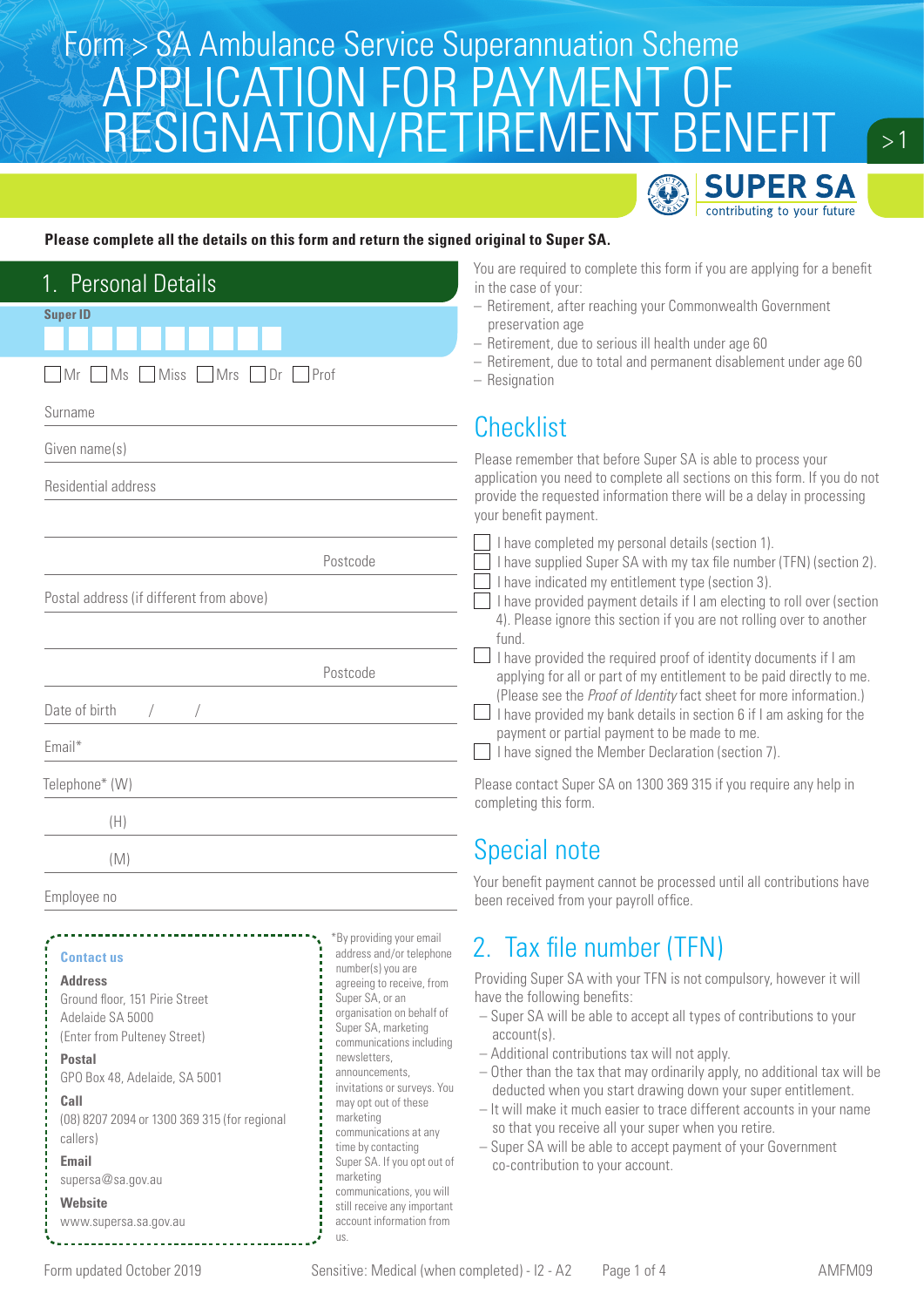## Form > SA Ambulance Service Superannuation Scheme APPLICATION FOR PAYMEN RESIGNATION/RETIREMENT BENEFIT



 $> 2$ 

### **Please complete all the details on this form and return the signed original to Super SA.**

Your TFN will only be used for lawful purposes. These purposes may change in the future as a result of legislative change. The Board may disclose your TFN to another super fund when your entitlements are being transferred, unless you request the Board in writing that your TFN may not be disclosed to any other trustee.



Providing your TFN will ensure that your entitlement is taxed concessionally. However, if you choose not to provide your TFN, part of your entitlement will be taxed at the highest marginal rate .

Declining to provide your TFN is not an offence.

## 3. Type of entitlement applied for

### **Retirement**

- I advise that I have reached my Commonwealth Government preservation age and that I have RETIRED from the SA Ambulance Service and:
	- I have/have not\* permanently retired from the workforce. (\*Please strike out whichever is not applicable.)
	- $\Box$  I wish to have my benefit paid directly to me. (Please provide the required proof of identity documents.)
	- I wish to roll over my benefit into the Super SA Flexible Rollover Product (minimum amount \$1,500)#. (Please also complete an *Application to Purchase* form available in the *Flexible Rollover Product PDS*.)
		- I wish to roll over my benefit into the Super SA Income Stream (minimum amount \$30,000)#. **Please note:** to purchase the Super SA Income Stream you must also have reached your Commonwealth Government preservation age, which ranges from 55-60 depending on the year you were born. (Please also complete an *Application to Purchase* form available in the Super SA *Income Stream PDS*.)
	- I wish to roll over my benefit into another complying super fund. (Please complete section 4.)
	- $\Box$  I wish to roll over part of my benefit into another complying super fund and receive the remaining balance (net of tax). (Please provide the required proof of identity documents, include your bank details in section 6 and complete sections 4 and 5.)

#### **Resignation**

I advise that I am under my Commonwealth Government preservation age and that I have RESIGNED (including early retirement) from the SA Ambulance Service and:

 $\Box$  I wish to preserve my entitlement in the Scheme.

I wish to roll over my benefit into the Super SA Flexible Rollover Product (minimum amount \$1,500)#. (Please also complete an *Application to Purchase* form available in the *Flexible Rollover Product PDS*.)

 $\Box$  I wish to roll over my benefit into another complying super fund. (Please complete section 4)

 $\Box$  I wish to receive my Non Preserved benefits (if any) and roll over my Preserved benefits. (Please provide the required proof of identity documents and complete section 4)

# For more information please refer to the Super SA Flexible Rollover Product PDS or the Super SA Income Stream PDS, available on the Super SA website, **www.supersa.sa.gov.au** and from Super SA.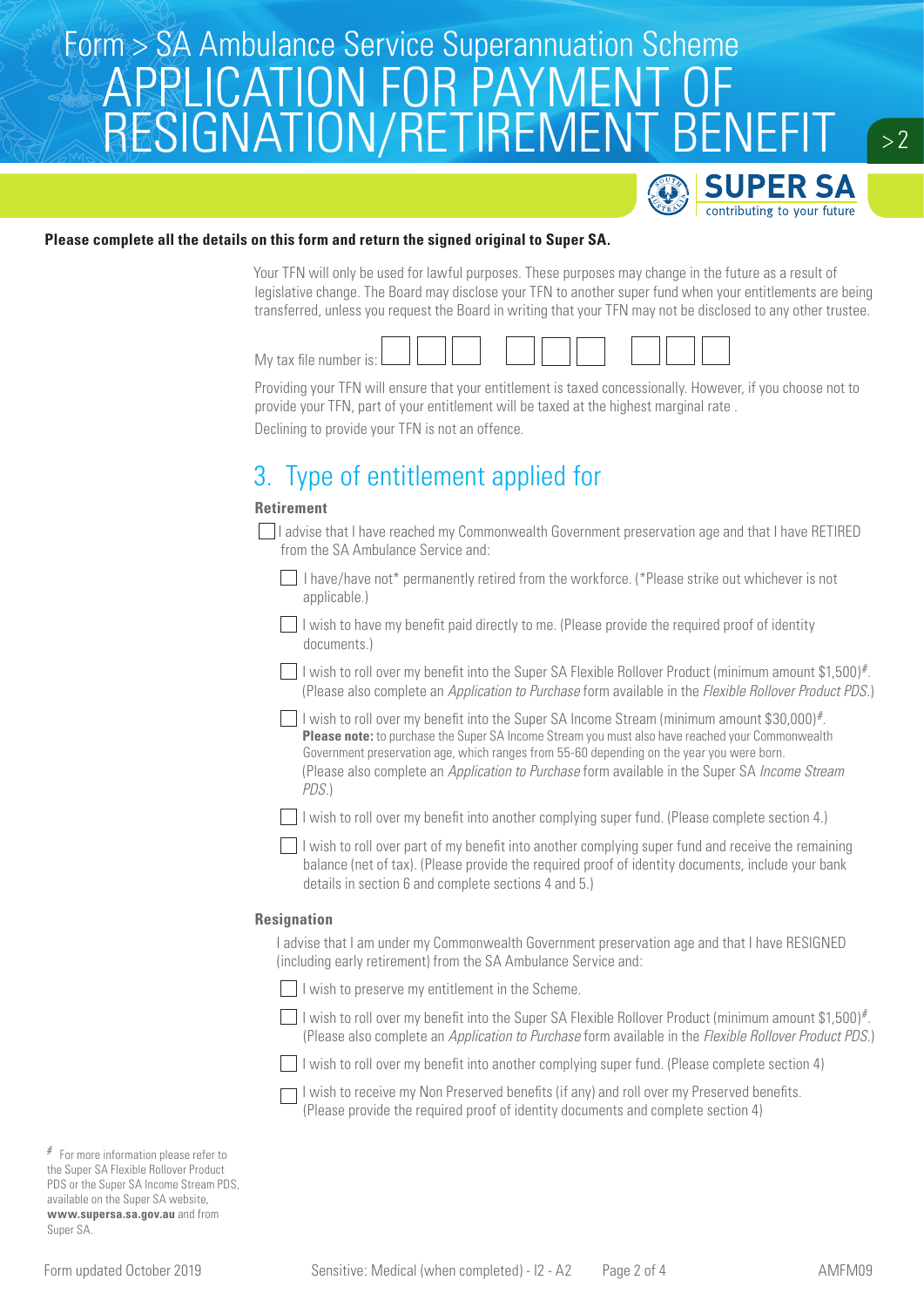# Form > SA Ambulance Service Superannuation Scheme<br>A DDI IO ATIONI EOD DAVN JENIT OE APPLICATION FOR PAYMENT OF RESIGNATION/RETIREMENT BENEFIT



 $> 3$ 

### **Please complete all the details on this form and return the signed original to Super SA.**

### **Serious ill health**

 $\Box$  I wish to apply for my entitlement on the grounds of serious ill health.

Either you or your employer must have obtained approval from the Super SA Board BEFORE your employment is terminated.

- You must also complete a *Claim for Disablement Entitlements* form.
- You are responsible for any doctor's fees charged for the completion of the medical report section of the *Claim for Disablement Entitlements* form.

With the prior approval of the Super SA Board I have terminated, or intend to terminate, my employment due to my serious ill health:

 $\Box$  I wish to receive my non preserved benefits (if any) and roll over my preserved benefits.

I wish to roll over my benefit into the Super SA Flexible Rollover Product (minimum amount \$1,500)\*. (Please also complete an *Application to Purchase* form available in the *Flexible Rollover Product PDS*)

I wish to roll over my benefit into the Super SA Income Stream (minimum amount \$30,000)#. (Please also complete an *Application to Purchase* form available in the Income Stream PDS) **Please note:** to purchase the Super SA Income Stream you must also have reached your Commonwealth Government preservation age, which ranges from 55-60 depending on the year you were born.

 $\Box$  I wish to roll over my benefit into another complying super fund. (Please complete section 4)

### **Total and permanent disablement**

 $\Box$  I wish to apply for my entitlement on the grounds of total and permanent disablement.

Either you or your employer must have obtained approval from the Super SA Board BEFORE your employment is terminated.

- You must also complete a *Claim for Disablement Entitlements* form.
- You are responsible for any doctor's fees charged for the completion of the medical report section of the *Claim for Disablement Entitlements* form.

With the prior approval of the Super SA Board I have terminated, or intend to terminate, my employment due to my disability:

- $\Box$  I wish to have my benefit paid directly to me. (Please provide the required proof of identity documents.)
- I wish to roll over my benefit into the Super SA Flexible Rollover Product (minimum amount \$1.500)#. (Please also complete an *Application to Purchase* form available in the Flexible Rollover Product PDS.)
- I wish to roll over my benefit into the Super SA Income Stream (minimum amount \$30,000)#. (Please also complete an *Application to Purchase* form available in the Income Stream PDS)

I wish to roll over my benefit into another complying super fund. (Please complete section 4)

 $\Box$  I wish to roll over part of my benefit into another complying super fund and receive the remaining balance (net of tax). (Please provide the required proof of identity documents and complete sections 4 and 5.)

# For more information please refer to the Super SA Flexible Rollover Product PDS or the Super SA Income Stream PDS, available on the Super SA website, **www.supersa.sa.gov.au** and from Super SA.